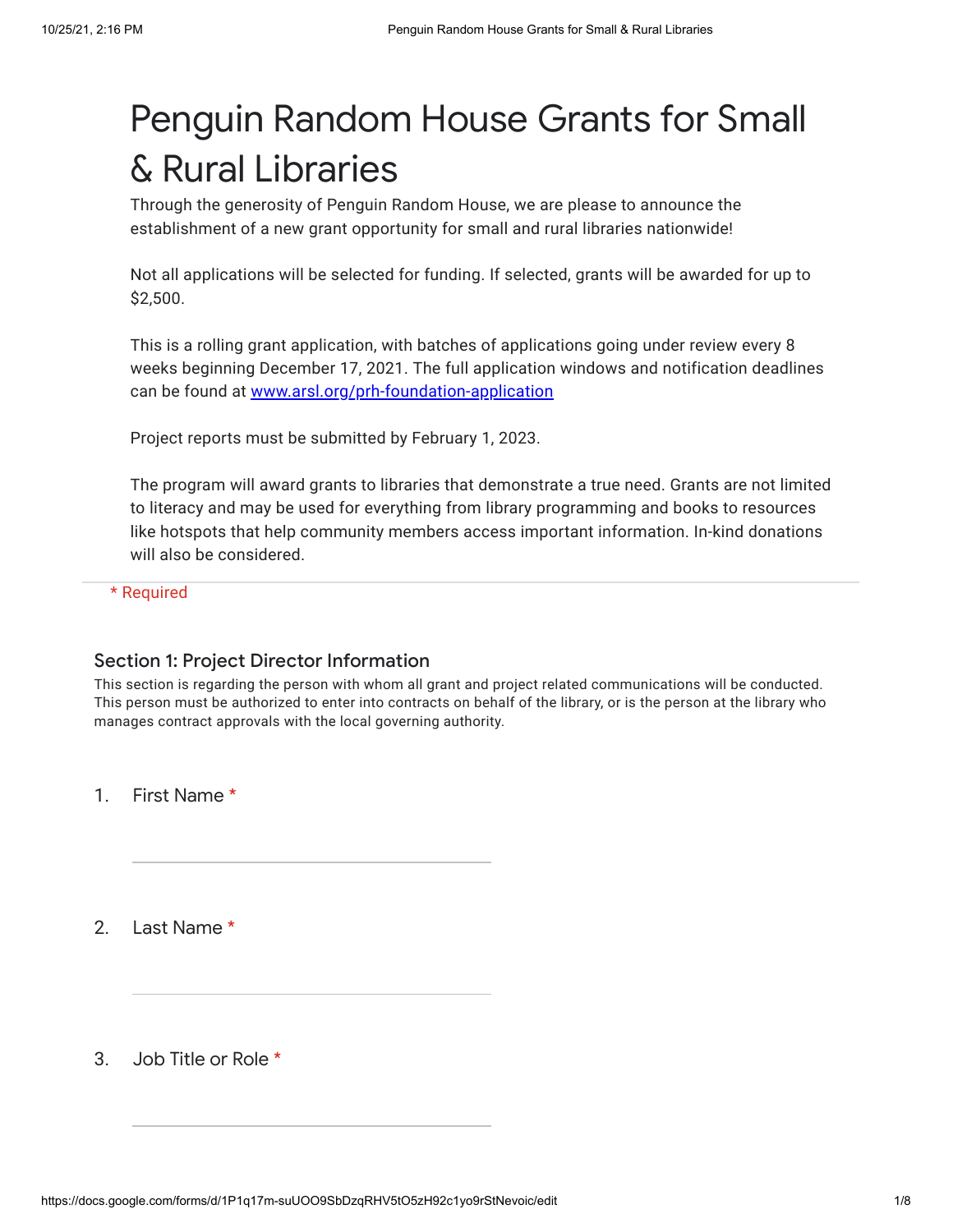4. Email Address \*

5. Phone Number(s) \*

# Section 2: Library Information

This section is regarding the library for which the funding is requested.

6. Library Name \*

7. Library Mailing Address \*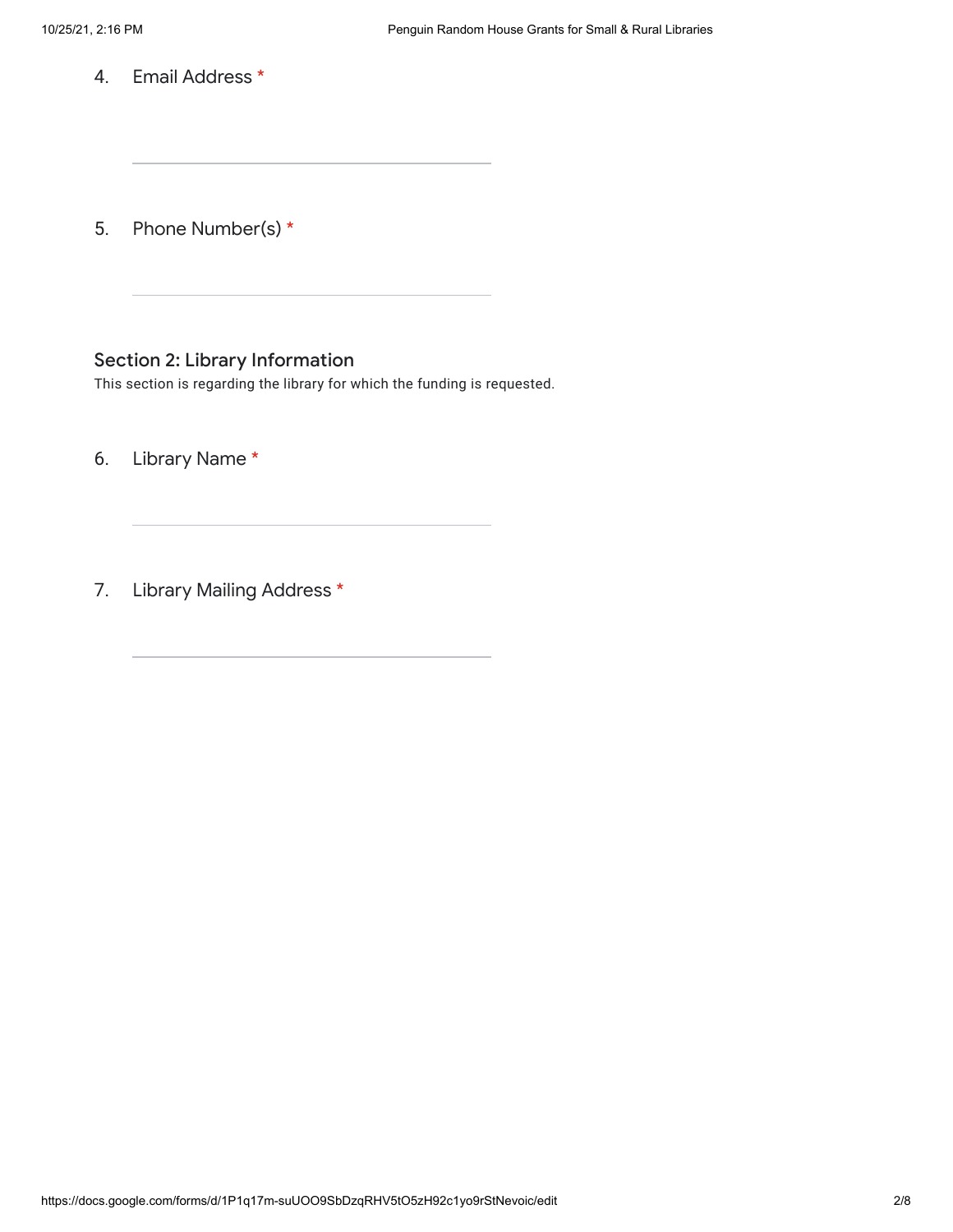8. State \*

*Mark only one oval.*

Alabama

Alaska

Arizona

Arkansas

California

Colorado

Connecticut

Delaware

Florida

Georgia

Hawaii

Idaho

Illinois

 $)$  Indiana

Iowa

Kansas

Kentucky

Louisiana

Maine

Maryland

Massachusetts

Michigan

Minnesota

Mississippi

Missouri

Montana

Nebraska

Nevada

New Hampshire

https://docs.google.com/forms/d/1P1q17m-suUOO9SbDzqRHV5tO5zH92c1yo9rStNevoic/edit 3/8 New Jersey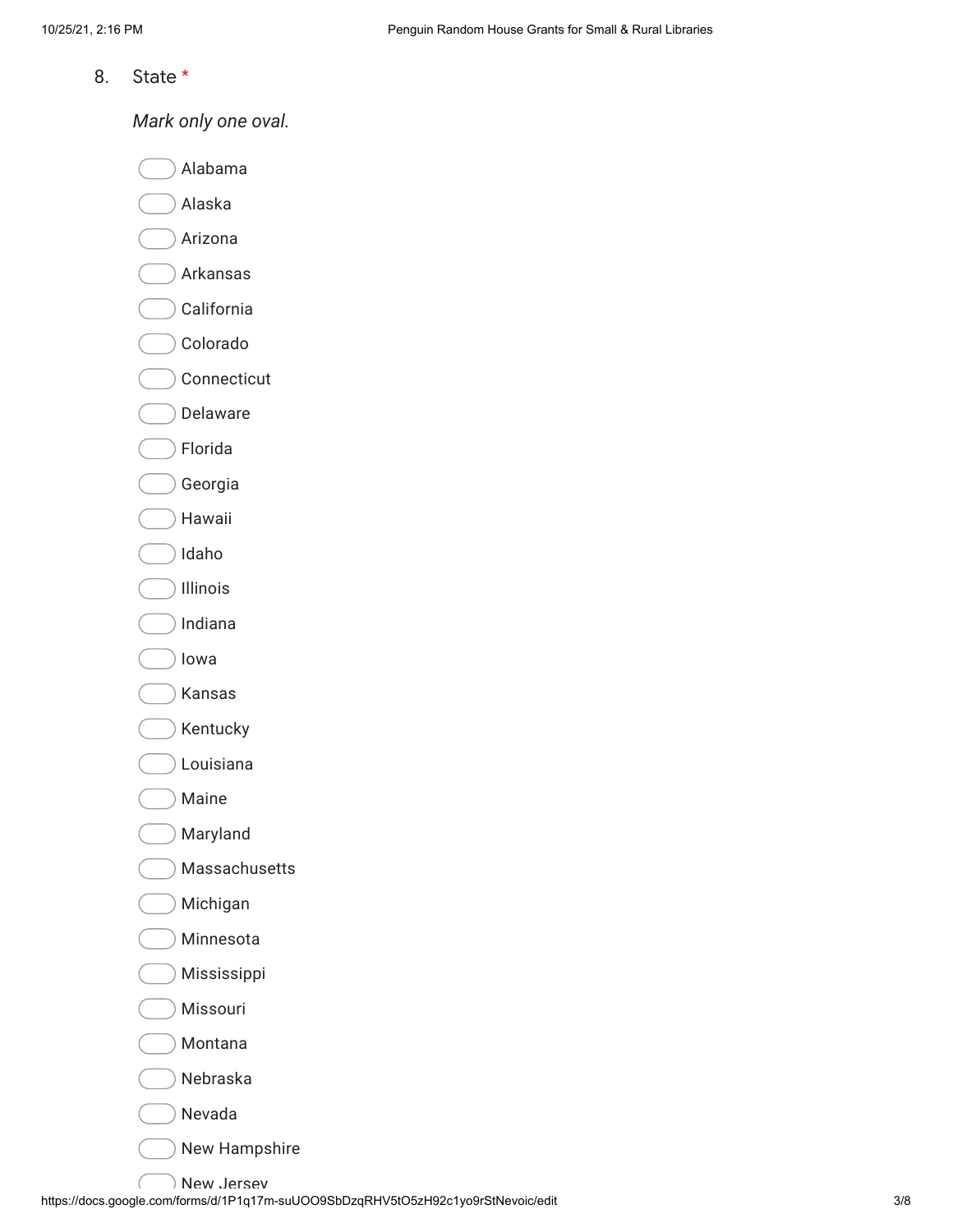- $\dots$  Jersey New Mexico
- 
- New York
- North Carolina
- North Dakota
- Ohio
- Oklahoma
- Oregon
- Pennsylvania
- Rhode Island
- South Carolina
- South Dakota
- Tennessee
- Texas
- Utah
- Virginia
- Washington
- West Virginia
- Wisconsin
- Wyoming
- D.C.

#### 9. Library Type \*

# *Mark only one oval.*

- Public Library Branch System
- Public Library Independent or Municipal
- School Library
- Other: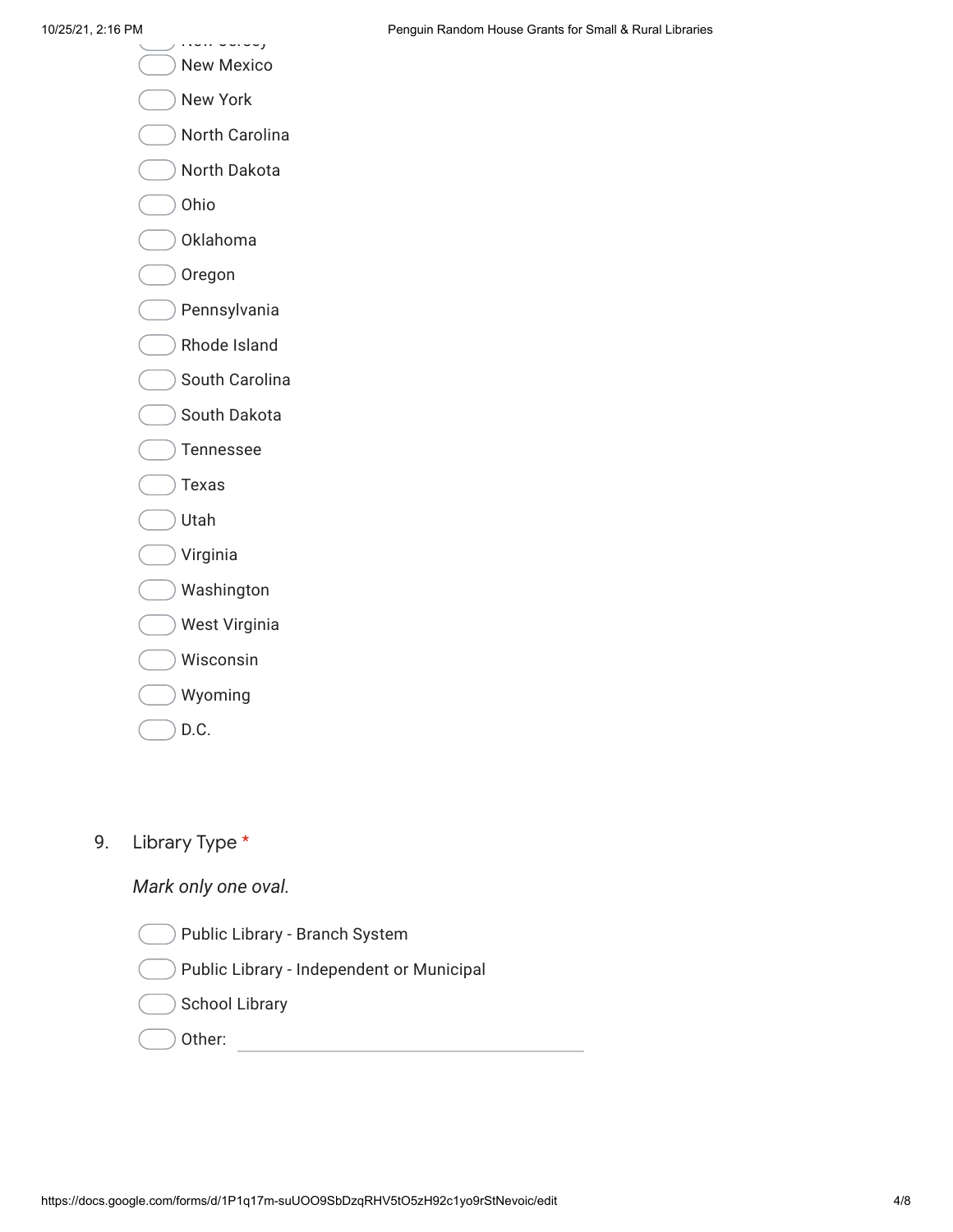#### 10. ARSL Membership Status \*

ARSL membership is NOT required to participate in this grant opportunity. We encourage all non-member applicants to consider joining ARSL: [https://www.arsl.org/join-arsl](https://www.google.com/url?q=https://www.arsl.org/join-arsl&sa=D&source=editors&ust=1635200161142000&usg=AOvVaw2-5kJELxw8iFdl8lSsolnK)

*Mark only one oval.*



Individual Member

Nonmember

#### Section 3: Community Reference

Please provide a community or library reference.

11. Reference Name

12. Reference Organization

13. Phone Number

14. Email Address

## Section 4: Project and Funding Information

This section is regarding details related to your project and funding needs.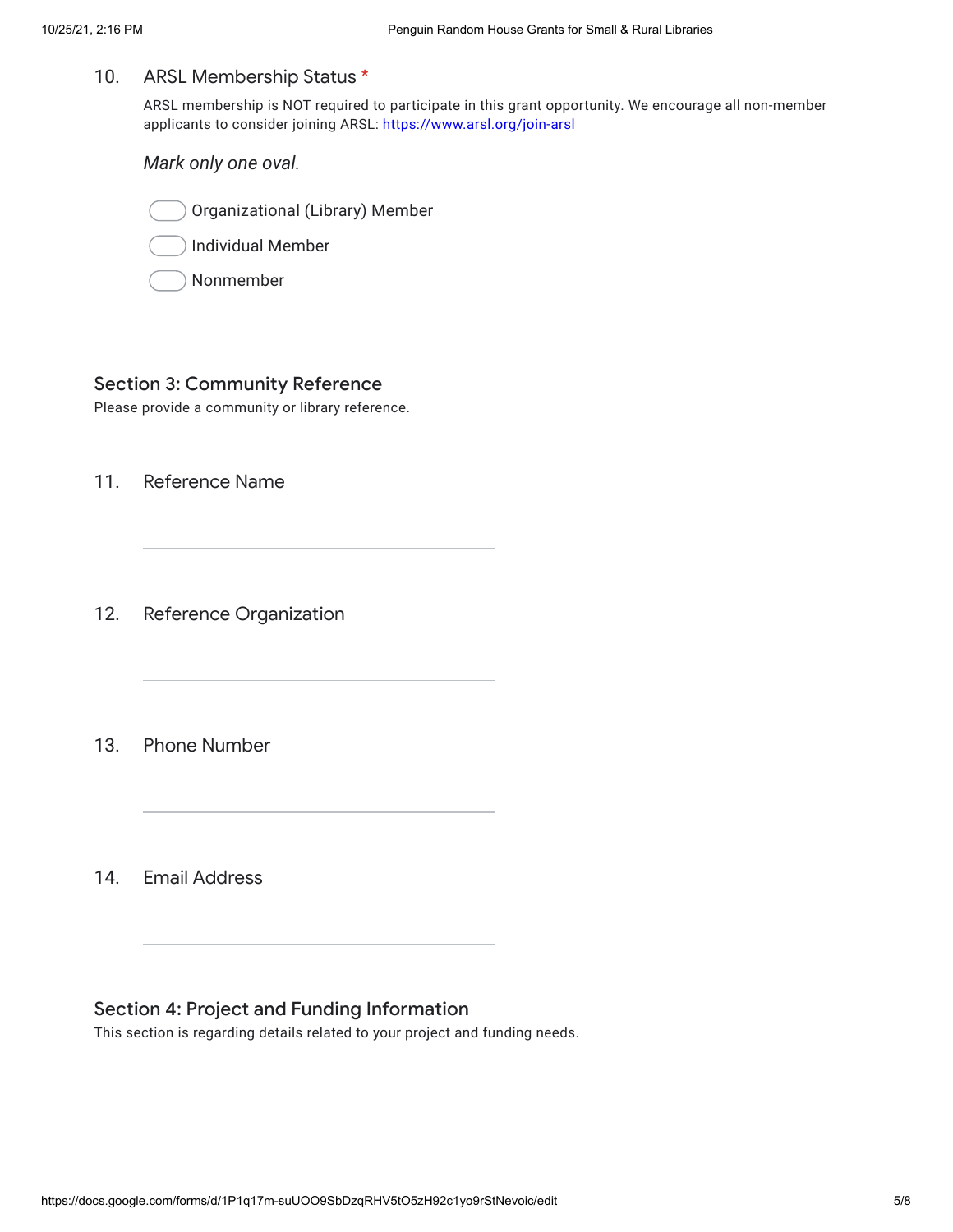15. Please tell us about: your library's service area; operating budget; main sources of revenue/income; and community demographics such as age, ethnicity, socioeconomic status, etc. \* Word limit: 300 words

16. Describe any specific service and/or outreach challenges that your library may be facing. How does your project address those challenges? \* Word limit: 200 words

17. When did you identify this need and have you implemented any other related projects or programs? Word limit: 200 words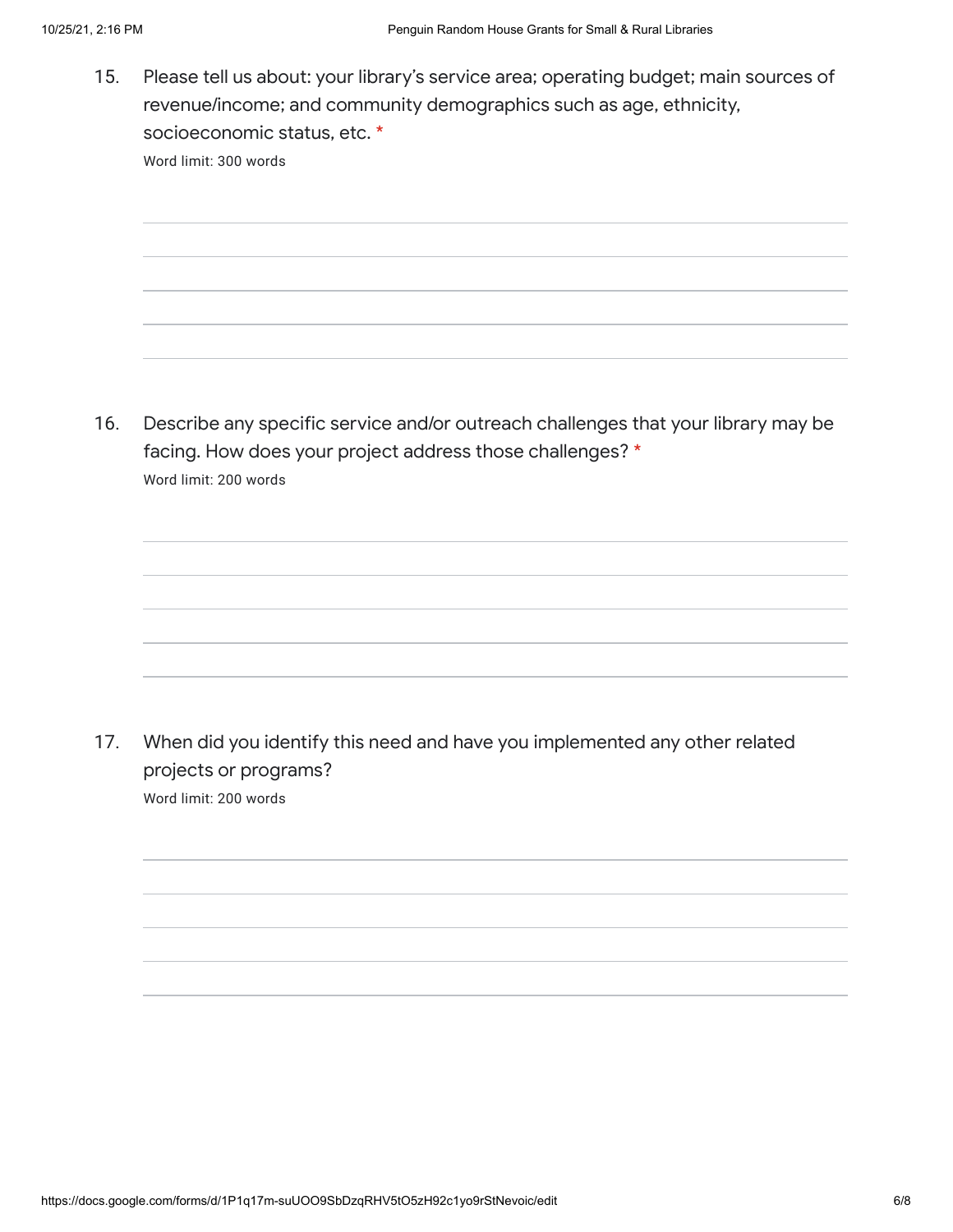18. How would you describe the potential impact of this project/program? Word limit: 300 words

- 19. Total Amount of Funding Requested \* Funding request should be between \$2,500 and \$5,000.
- 20. Provide a list of items or supplies you plan to purchase or request as in-kind donations. Please be as specific as possible on the item(s) and/or service(s) that you intend to purchase. \*

21. How will you use the purchased items / in-kind donation? Please be as specific as possible.